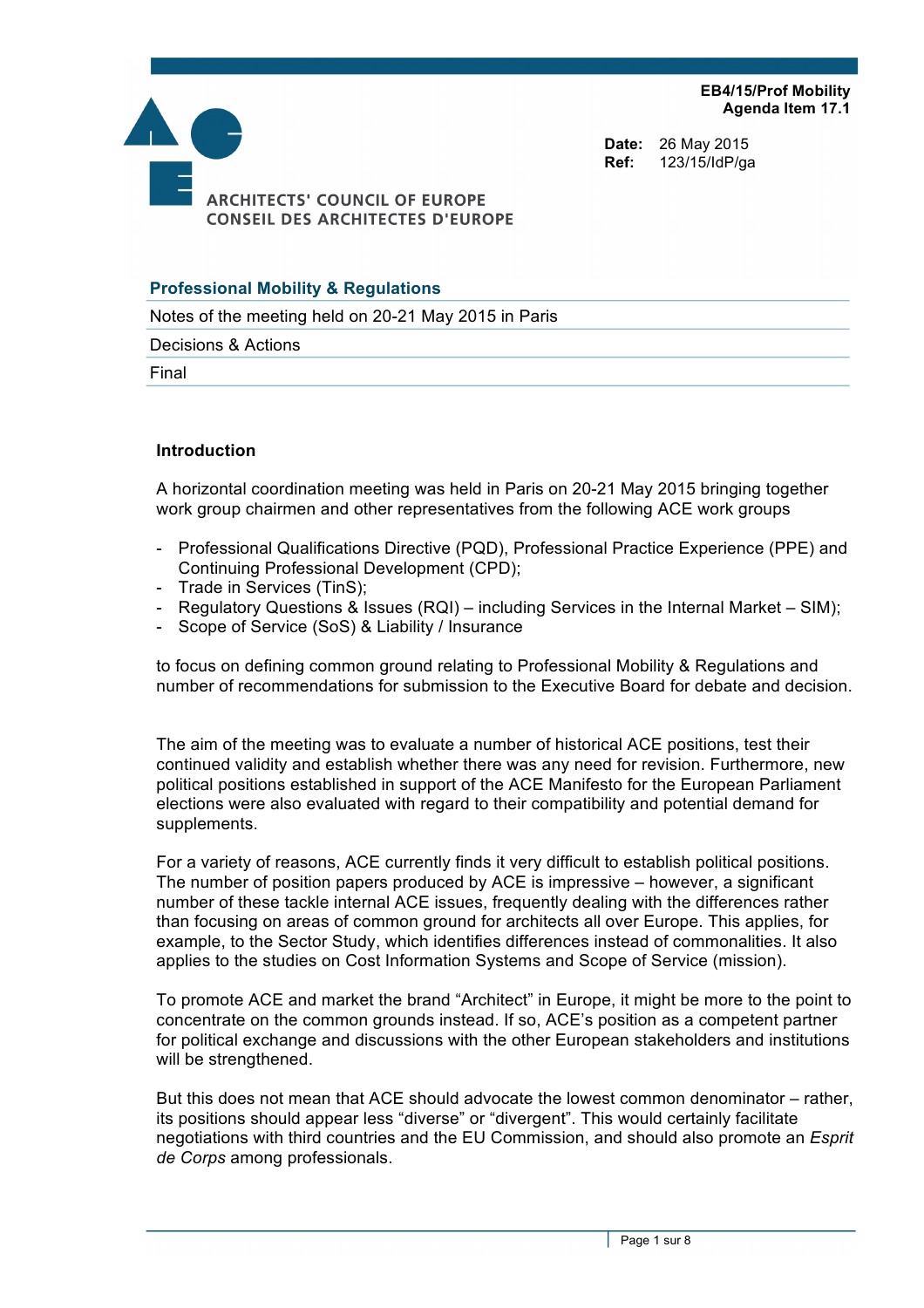**EB4/15/Prof Mobility Agenda Item 17.1** Date: 26 May 2015 Ref: 123/15/IdP/ga

**Objectives**

What are our common grounds?

a) Does ACE stand for architects as predominantly liberal professionals, or is this aspect of no great importance? (references: multi-disciplinary practices, commercial architects);

b) Can we identify common ethical values? Is the ACE Deontological Code, adopted, after the publication of the SIM Directive still suitable?

c) What is the core Scope of Service (mission) of the profession in Europe that ACE may represent? (References: P. Ridgway's mission paper, Peer review cf. Art. 59 PQD)

d) Another common denominator is the fact that all over Europe the work of architects is regulated, albeit through various systems (ranging from Austria to Finland).

e) Professional practice requirements prior to market access (not registration!) are common all over Europe. How should this fact be illustrated?

Even where our commonalities seem weaker, we must realise that this applies likewise to our counterparts like USA or Canada:

f) The varying minimum duration of studies in European countries is somewhat relative when taking into account that in the USA, for example, a masters course in architecture is accessible for holders of a Bachelor degree in Arts – implying that the architectural studies last no more than the duration of a Masters' degree.

g) Whereas accreditation systems vary throughout Europe, the Notification System is common to all EU Member States. Consequently, we should reconsider our position accordingly.

h) Even if there are different fees or budgeting systems for architectural services in Europe, we should try to find a common description for them.

Our common grounds are much stronger than our differences.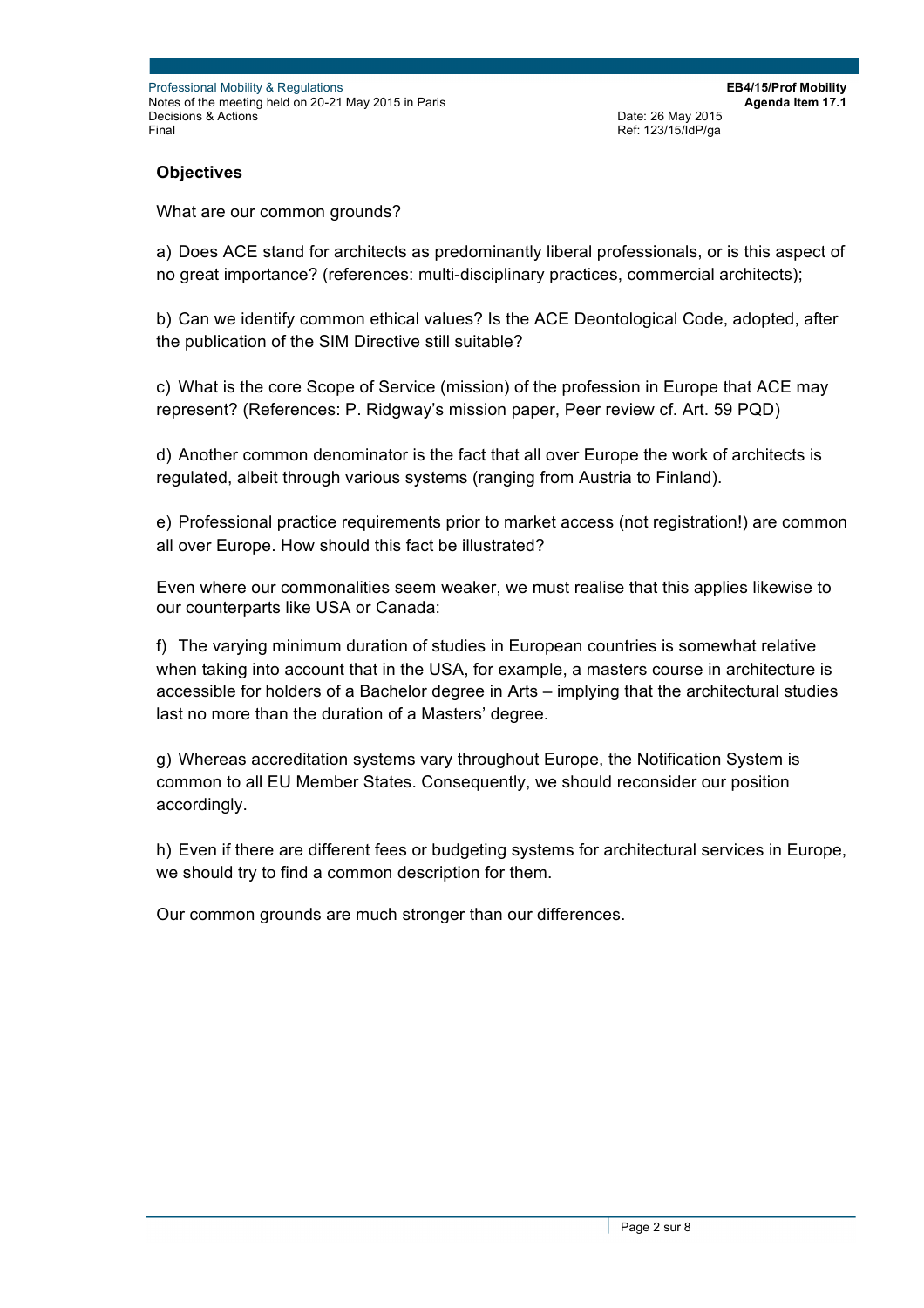Discussion and key recommendations

## **A. PROFESSIONAL QUALIFICATIONS, ALIGNING EU AND INTERNATIONAL STANDARDS**

## **1. Professional Qualifications Directive**

PQD Transposition Guide

M Hynds o' Flanagan reported that she had drafted a list of issues to be addressed (mostly by the MOs) including:

- Process and administrative co-operation;
- Recognition systems;
- Standards;
- Qualifications;
- Partial Access;
- CPD (under the remit of DG SANCO, not DG GROWTH)<sup>1</sup>

Given that Annex V of the PQD reflects the lowest common denominator, and national standards are invariably higher, it was agreed that

| $R-1$ | <b>PQD:</b> ACE should not build its CPD policy on the minimum standards of<br>the Commission, but on its own, higher standards.                                                   |       |
|-------|------------------------------------------------------------------------------------------------------------------------------------------------------------------------------------|-------|
|       | MHo'F agreed to adjust ACE Manifesto Policy Position no. 7 (arguing<br>for "5+2") to mention the importance of alignment with international<br>standards (cf. UNESCO-UIA Charter). | MHo'F |

It was underlined that at the time of the next quinquennial review, the focus needed to be much more on the MOs (where there had been weaknesses at the time of the last review).

### Modernisation Report

MHo'F reported that this looked at qualifications standards for recognition as an architect (with responses from 18 MS). In a second stage, she proposed to take data from the Transparency Review to ascertain which MS were at the minimum level, and which were not. Underlining the fact that some countries regulate in different ways (ex ante, ex post), W Haack stressed the importance of highlighting common ground.

The UK argued for flexibility regarding duration of study (in the light of student debt in that country). MHo'F observed that the option of looking at ECTS might offer an alternative (to counting number of years) – though others felt that the UK was an exception, underlining that education was still free in most countries.

### **2. CPD**

 $\overline{a}$ 

WH felt that CPD was a weak point in ACE and recommended the development of a stronger external policy, though F Llisteri highlighted the difficulty of achieving this when

 $1$  Author's note: it would appear that the DG SANCO review only covers the Health professions.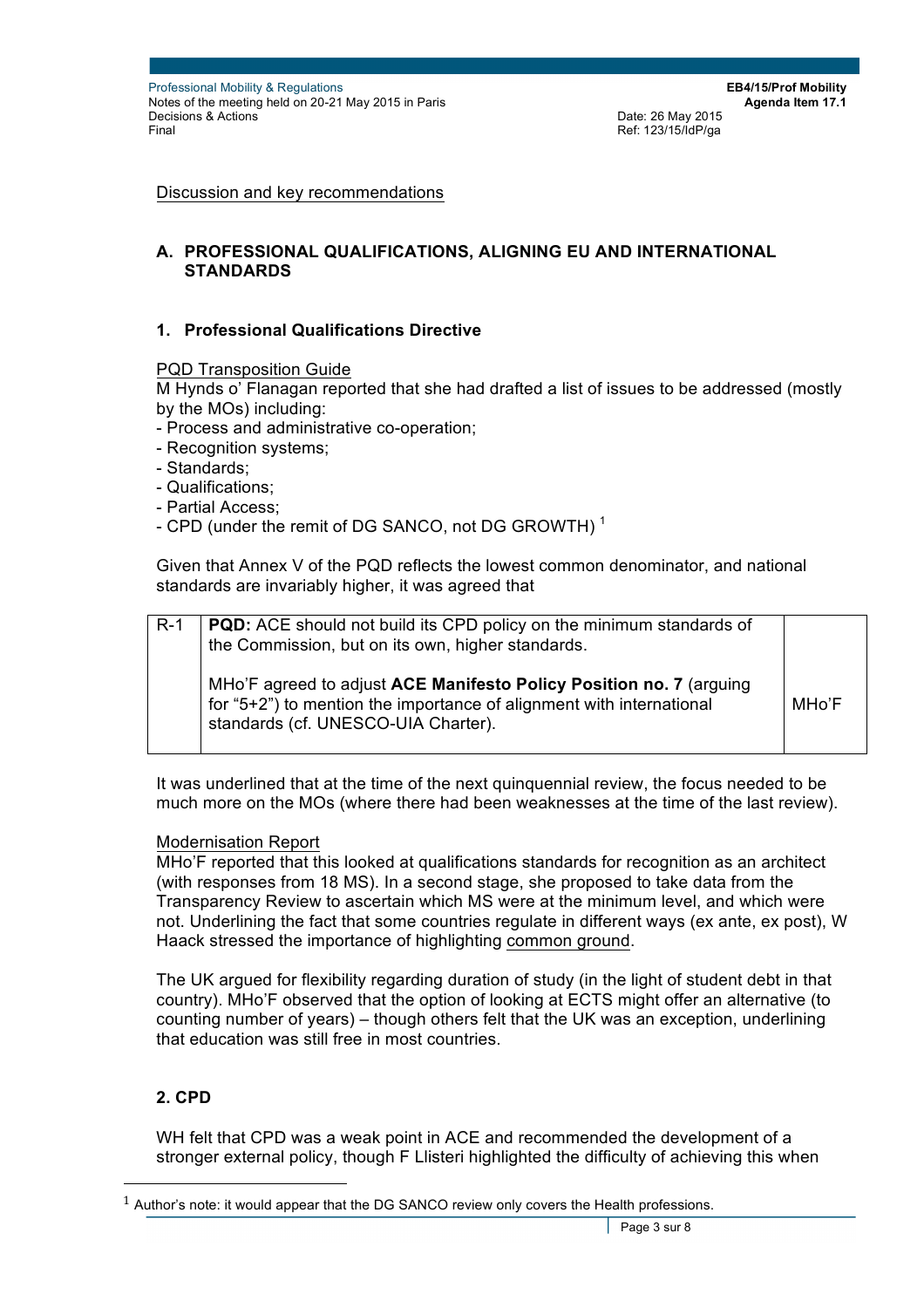**EB4/15/Prof Mobility Agenda Item 17.1** Date: 26 May 2015 Ref: 123/15/IdP/ga

CPD is not even mandatory in many countries. It was suggested that the ACE Code of Conduct be checked to see whether it contains a requirement to maintain skills.

The SG suggested that consideration be given to how to deal with new requirements (e.g. BIM or the acquisition of skills in entrepreneurship) – if the curriculum is full and CPD is about maintaining existing skills, then perhaps additional knowledge had to be enquired through PPE, though obtaining work experience was a problem in some countries (e.g. Spain).

| R.2 | <b>CPD:</b> following the merger of the PQD-PPE-CPD work groups, MHo'F |      |
|-----|------------------------------------------------------------------------|------|
|     | asked for more members to help develop CPD policy. <sup>2</sup>        | Sec. |
|     |                                                                        |      |

RP suggested that as the PQD is about market access, it would be useful to harmonise (as much as possible) what is required at various levels in Europe (e.g. what architects can sign for). MHo'F agreed it ought to be possible to create a map of common ground to include

- Education (number of years and content)
- Traineeship (how long, how recorded, how evaluated)
- CPD
- Building Control requirements (permits)
- insurance

## **3. Common Ground**

| R.3 | <b>Common ground:</b> ACE should develop an approach that balances the<br>commercial and professional interests of architects, highlighting common<br>ground (instead of exposing differences - "we are different" is not a policy).<br>It was agreed to re-issue the statement ACE produced the day before the<br>Peer Review meeting in Brussels (29.09.14), highlighting common areas of | <b>WH</b><br>MHo'F |
|-----|---------------------------------------------------------------------------------------------------------------------------------------------------------------------------------------------------------------------------------------------------------------------------------------------------------------------------------------------------------------------------------------------|--------------------|
|     | concern, to avoid exposing differences.                                                                                                                                                                                                                                                                                                                                                     | SG                 |

### **4. Accreditation**

 $\overline{a}$ 

WH noted that the European Accreditation Association is weak and the Notification Process had become a kind of substitute. COM had asked ENACA to help develop new standards of notification. He felt that there was an opportunity to deal with this subject more pro-actively – which might allow ACE to show negotiating partners that there is a reliable system in the EU.

| R.4 | Accreditation: E Matthews agreed to review and refresh earlier work |    |
|-----|---------------------------------------------------------------------|----|
|     | done by Sarah Lupton on Accreditation & Validation [expanded to     | EM |
|     | notification].                                                      |    |

 $2$  NB. Manifesto policy position no. 4 on Life-long Learning was not discussed – we need comments on Michel Procès' draft which seems incomplete. Deadline: w/c 8 June for EB meeting on 18/6.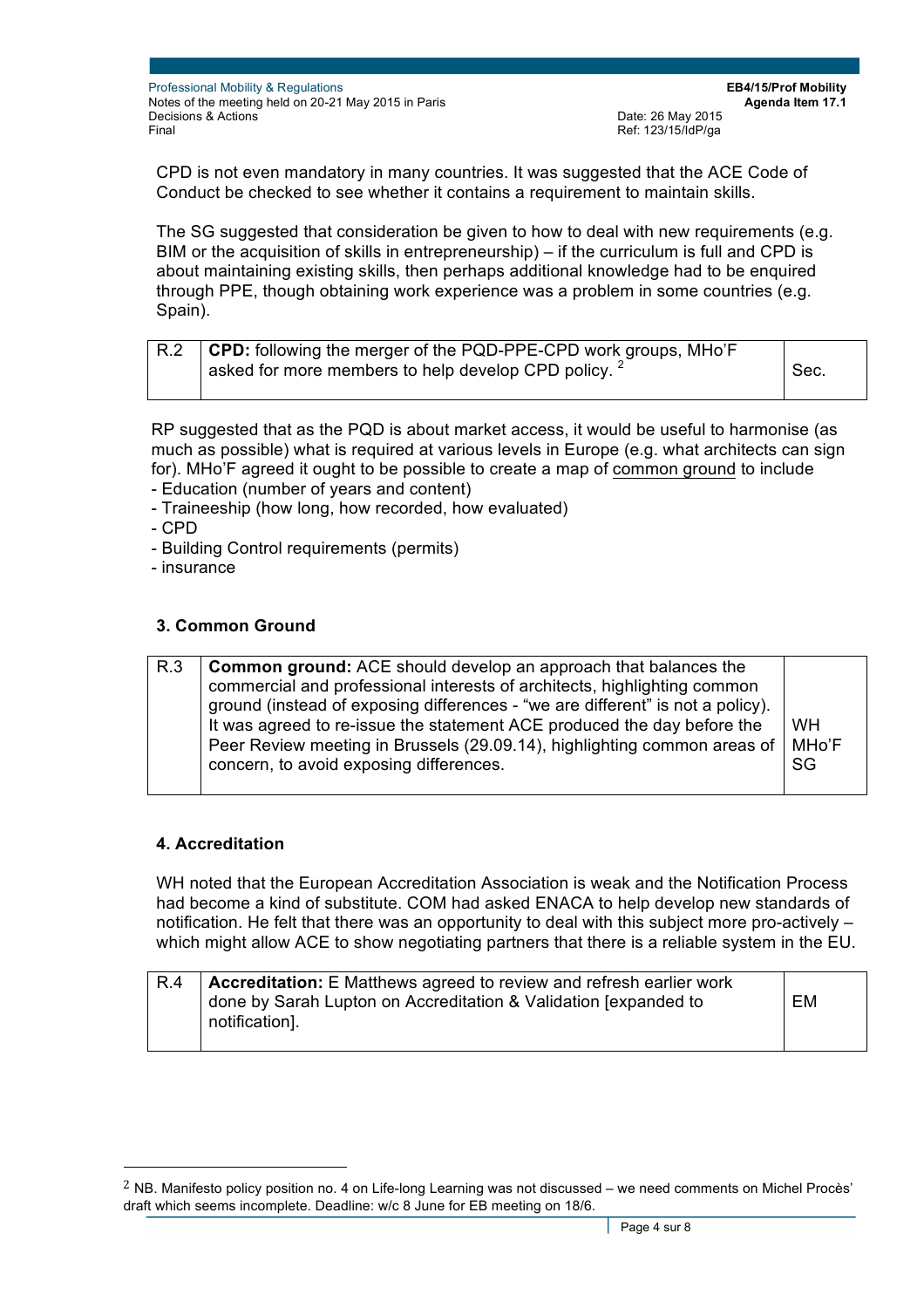**EB4/15/Prof Mobility Agenda Item 17.1** Date: 26 May 2015 Ref: 123/15/IdP/ga

# **5. Standards**

| R.5 | <b>Standards:</b> are becoming more important and should be addressed, |  |
|-----|------------------------------------------------------------------------|--|
|     | especially as MS/MOs continue to try to resist downward, de-regulatory |  |
|     | pressures.                                                             |  |
|     |                                                                        |  |

**To conclude, MHo'F agreed to develop a schedule of work with priorities, within the next two weeks, for submission to the Executive Board.** She felt that this could be delivered by having three meetings a year of the PQD-PPE-CPD work group (one of which should be in Dublin).

## **6. Trade in Services**

| R.6 | Trade in Services: it was proposed that issues relating to professional<br>recognition, in the context of the CETA and TTIP also be reported to the<br>PQD-PPE-CPD work group. MHo'F thought it would be interesting to do<br>some research on requirements for qualifications - not only in CAN / USA<br>but possibly in Australia and certain Asian countries too. |  |
|-----|----------------------------------------------------------------------------------------------------------------------------------------------------------------------------------------------------------------------------------------------------------------------------------------------------------------------------------------------------------------------|--|
|     |                                                                                                                                                                                                                                                                                                                                                                      |  |

# **B. REGLUATORY ISSUES**

### **7. Peer Review (article 59 Transparency process)**

| R.7 | <b>Peer Review:</b> the SG was asked to try to collect National Action Plans<br>from the MOs. Consideration would also be given to holding a meeting (in                                                                                                                                                       | SG |
|-----|----------------------------------------------------------------------------------------------------------------------------------------------------------------------------------------------------------------------------------------------------------------------------------------------------------------|----|
|     | the margins of the September General Coordination meeting) to compare<br>and contrast these, and extract consistent messages. <sup>3</sup>                                                                                                                                                                     | JG |
|     | The ACE conclusions (drafted at the time of the Peer Review in<br>September 2014) would be re-issued confirming that although EU MS<br>have different regulatory models, all kinds of regulation achieve their<br>purpose $-$ in one way or another $-$ i.e. the highest levels of quality in<br>architecture. | SG |

### 8. **Reserved functions**

 $\overline{a}$ 

| R.8 | The RQI group was asked to re-visit the policy on Reserved Functions, in |    |
|-----|--------------------------------------------------------------------------|----|
|     | the light of the policy being developed by the European Commission on    | JG |
|     | reserved functions for Liberal Professions.                              |    |

<sup>&</sup>lt;sup>3</sup> GCM is on the afternoon of 24/9 and the morning of 25/9, so a review of NAPS could take place on the afternoon of 25/9 if desired. Author's note: at the time of writing (12.10.15) this proposal had not bee pursued and it is now too late to collect materials in time for such a meeting.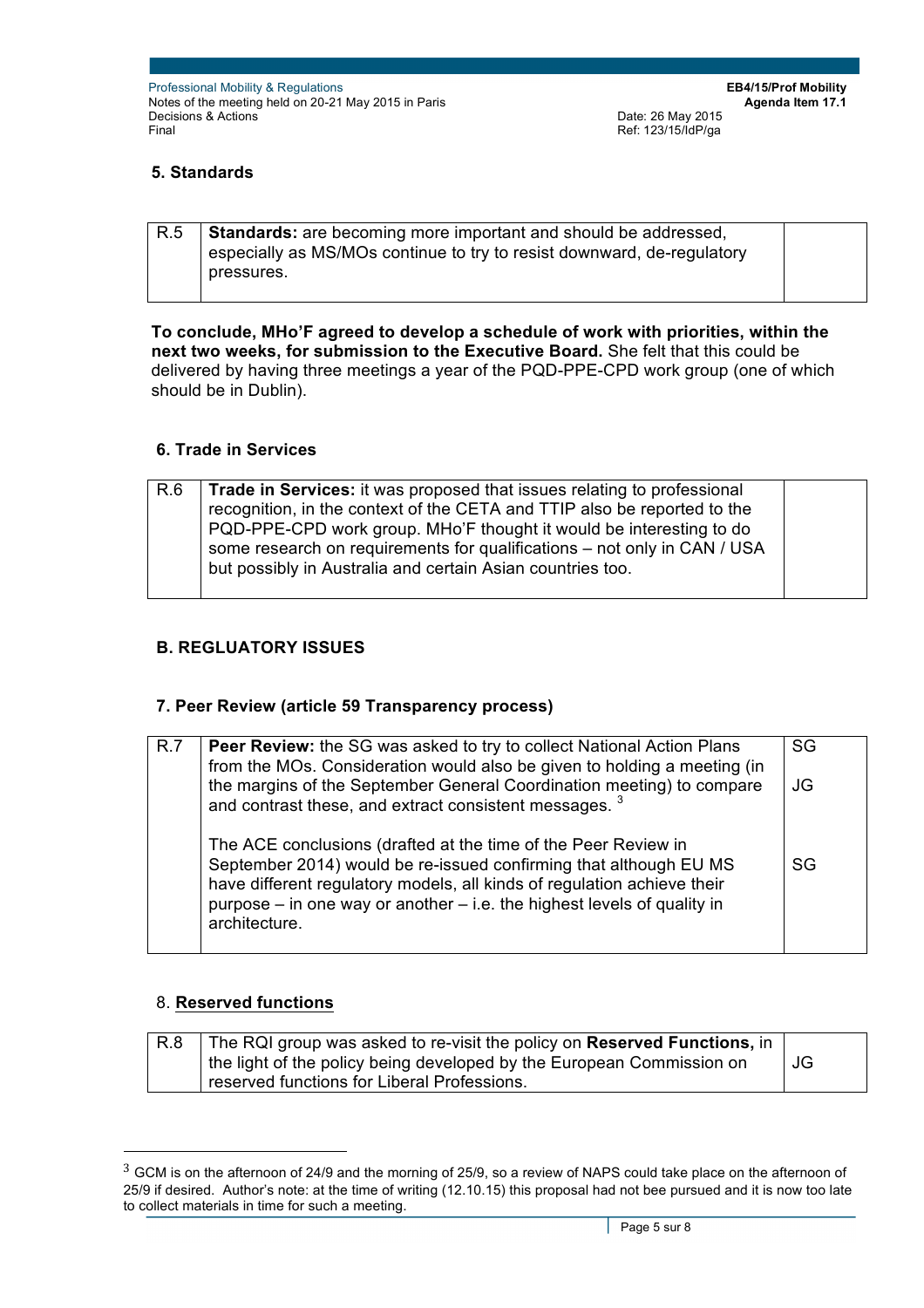**EB4/15/Prof Mobility Agenda Item 17.1** Date: 26 May 2015 Ref: 123/15/IdP/ga

WH recalled that earlier RQI policy positions had already dealt with a range of other issues including Code of Conduct, group practice, cost information systems. He recommended that these policies be reviewed to see if they are still fit for purpose, and up-dated, if necessary.

| R.9 | Other RQI policy positions: the RQI group was asked to review earlier<br>policy positions, for example on Code of Conduct, group practice and |       |
|-----|-----------------------------------------------------------------------------------------------------------------------------------------------|-------|
|     | cost information systems, to check that they are still fit for purpose, and                                                                   | I JG. |
|     | up-date them if necessary.                                                                                                                    |       |

Finally, WH underlined that ACE is still missing economic data (cf. proposal at item 14 below).

# **9. European Semester**

It was noted that recommendations and even infringement proceedings had been addressed to a number of MS in relation to various elements of article 15 of the SIM Directives ("requirements to be evaluated") – principally relating to legal form (of companies), shareholding, multi-disciplinary structures – but also tariffs.

| R.10   European Semester: the SG was asked to request feedback from MOs on |      |
|----------------------------------------------------------------------------|------|
| I national Recommendations contained in the European Semester.             | I SG |

## 10. **Manifesto Policy Position no. 5 (Law on Architecture):** I

It was suggested that it might be more realistic to aim for an up-dating of the 2001 Council Resolution on Architecture.

| $R.11$ R Pellicer was asked to complete this policy position by 8 June, in time for |           |
|-------------------------------------------------------------------------------------|-----------|
| the Executive Board meeting on 18/6.                                                | <b>RP</b> |

11. **Manifesto Policy Position no. 8** ("use positive elements of European Directives to facilitate cross-border service and establishment, but resist undue deregulatory tendencies that blur professional boundaries": i.e. "the bottom-line regulatory position ACE can defend).

| R.12   J Graby was asked to complete this policy position by 8 June, in time for |                         |
|----------------------------------------------------------------------------------|-------------------------|
| circulation with documents for the Executive Board meeting on 18/6.              | $\overline{\mathsf{J}}$ |

### 12. **Insurance:**

R Shrimplin presented a draft paper which was constructed around three areas

- time-limits for liability (which are different everywhere)
- joint & several liability (in solidum)
- apportionment of liabilities.

#### $R.13$  R Shrimplin agreed to incorporate comments made at the meeting on the draft policy position on insurance (including those contained in the tabled GEEAC paper). RoSh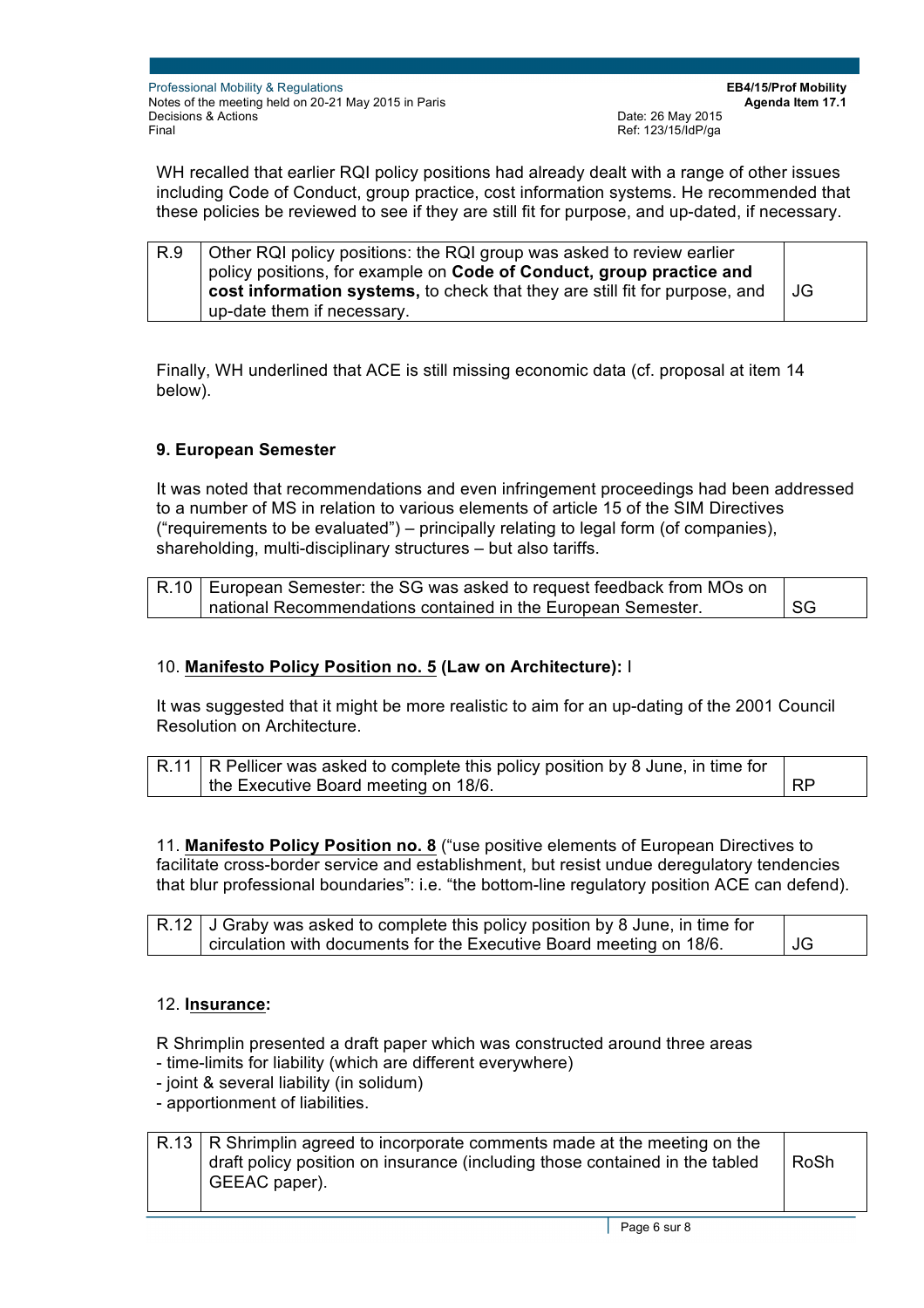| The need to make a connection with the Staff Working Document of March<br>2013 was noted (cf. note tabled by P Ridgway).                                                                              | RoSh        |
|-------------------------------------------------------------------------------------------------------------------------------------------------------------------------------------------------------|-------------|
| Group members agreed to submit any further comments within two weeks.<br>Meanwhile, R Schagemann indicated that she would accept Jurgen<br>Tiedje's invitation to meet over the next couple of weeks. | <b>RuSc</b> |

# 13. **Building Permits**:

It was noted that the proposed meeting with Jurgen Tiedje was also likely to touch on the COM's initiative to undertake an enquiry into building permits (conducted by ECORYS).

| R.14   It was agreed that ACE should                                  |            |
|-----------------------------------------------------------------------|------------|
| - send the ECORYS Building Permits questionnaire to MOs;              | <b>Sec</b> |
| - establish a view on the questions, if possible;                     |            |
| - elicit feedback form anyone interviewed (e.g. P Ridgway);           | <b>PhR</b> |
| - encourage the COM to make a clear distinction between planning      |            |
| permission and building regulations;                                  |            |
| - underline the importance of having expert professionals involved in | RuSc/      |
| making judgements regarding the building process.                     | PhR        |

## **14. Fees**

R Schagemann introduced the draft policy paper, explaining key arguments, background research and principles (proportionality; non-discrimination; public interest).

| R.15 The draft policy position on Fees was agreed for transmission to the EB. | ∣SG |
|-------------------------------------------------------------------------------|-----|
|                                                                               |     |

# **Economic Study**

WH underlined the need for economic data to back our arguments. RP felt that ideally such data would support generic arguments that are relevant to all professions (cf. study by the "Unión Profesional" in Spain). It was agreed that it would be necessary to commission on economist to produce an independent study, using the language of competition theory. To facilitate the selection, a brief would have to be developed.

In particular, it would be important to dispel the myth that there is no relationship between quality and cost.

R Shrimplin underlined that it is permissible to publish independently produced fee surveys based on historical information, even though there is a tendency for clients to use these as a starting point from which to negotiate downwards.

| R.16   It was agreed to recommend that the EB commission a <b>Study to illustrate</b><br>the economic value of the profession and professional regulation.                                                                        |  |
|-----------------------------------------------------------------------------------------------------------------------------------------------------------------------------------------------------------------------------------|--|
| O Mihalikova and P Martinek made themselves available to develop an<br>outline brief (scoping analysis) (with support from P Ridgway) which could<br>be used as a basis on which to invited research institutions to submit bids. |  |